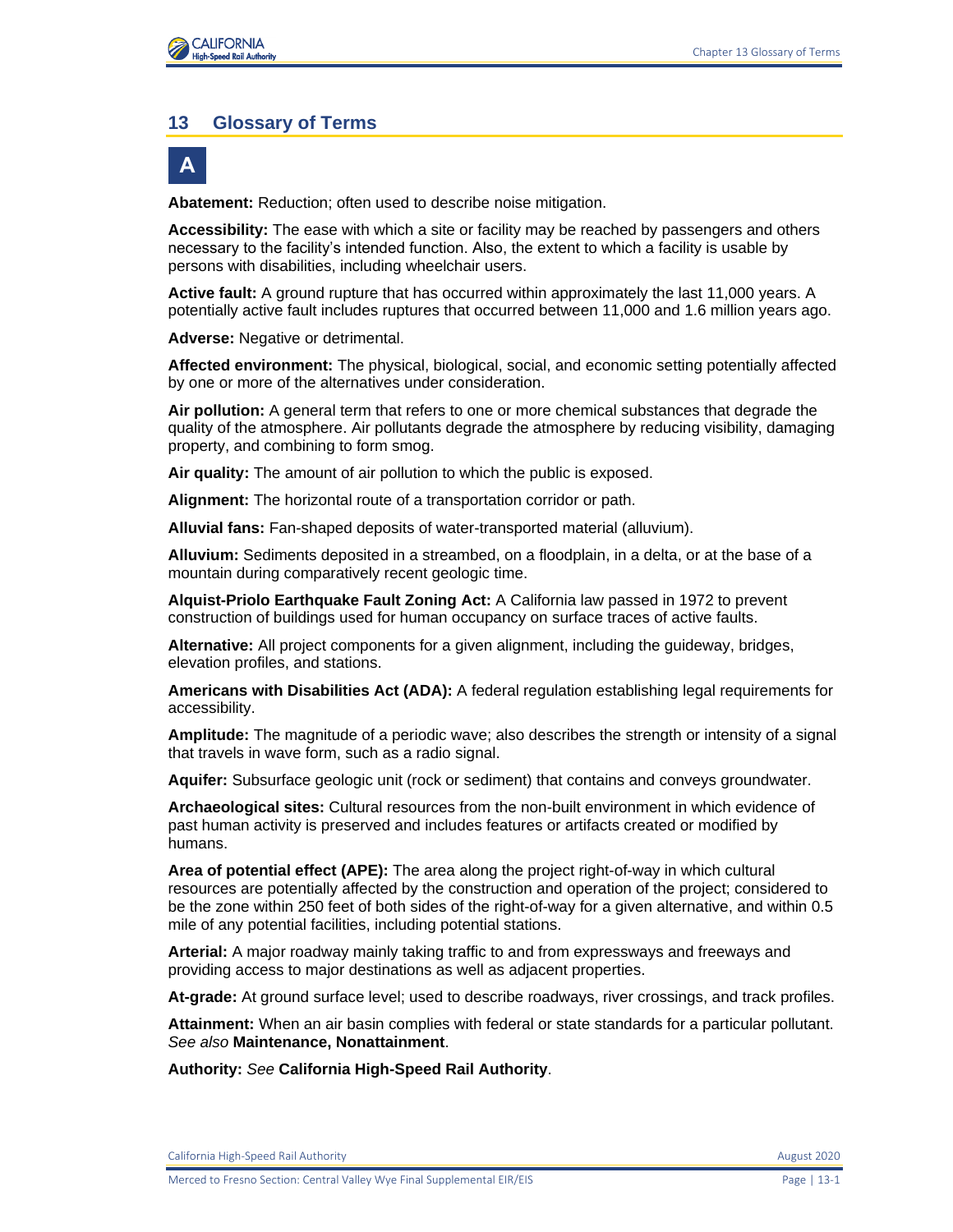

**A-weighted sound level:** A measure of sound intensity that is weighted to approximate the response of the human ear so that it describes the way sound will affect people near a noise source.



**Ballasted track:** Railway tracks installed on a specific type of crushed rock that is graded to support heavily loaded rolling stock.

**Barrier:** A device intended to contain or redirect an errant vehicle by providing a physical limitation through which a vehicle would not typically pass.

**Baseline:** Foundation or basis to use for comparison purposes.

**Best management practices (BMP**): Methods designed to minimize adverse effects on the environment. Examples of BMPs include practices for erosion and sedimentation controls, watering for dust control, silt fences, rice straw bales, and sediment basins.

**Biological resources:** Plant and wildlife species, terrestrial and aquatic habitats (including jurisdictional waters), and habitats of concern (including sensitive plant communities, critical habitat, core recovery areas, mitigation banks, and wildlife movement corridors).

**British thermal unit (Btu)**: The amount of heat required to raise 1 pound of water 1° Fahrenheit at 1 atmosphere of pressure.



**California Endangered Species Act (CESA):** A law that mandates that state agencies do not approve a project that would jeopardize the continued existence of endangered species if reasonable and prudent alternatives are available that would avoid a jeopardy finding.

**California Environmental Quality Act (CEQA):** Legislation enacted in 1970 to protect the quality of the environment for the people of California by requiring public agencies and decisionmakers to document and consider the environmental consequences of their actions. CEQA is the California state equivalent of NEPA.

**California High-Speed Rail Authority (Authority):** The state governing board that has responsibility for planning, designing, constructing, and operating the California HSR System. The Authority's mandate is to develop the HSR system in coordination with the state's existing transportation network, which includes intercity rail and bus lines, regional commuter rail lines, urban rail and bus transit lines, highways, and airports.

**California High-Speed Rail (HSR) System:** The system that includes the HSR tracks, structures, stations, traction-powered substations, maintenance facilities, and high-speed trains able to travel 220 mph.

**Capital cost:** The total cost of acquiring an asset or constructing a project.

**Carbon dioxide (CO2)**: A colorless, odorless gas that occurs naturally in the atmosphere; fossil fuel combustion emits significant quantities of CO2.

**Carbon monoxide (CO):** A colorless, odorless gas generated in the urban environment primarily by the incomplete combustion of fossil fuels in motor vehicles.

**Clean Air Act (CAA):** The law that defines U.S. Environmental Protection Agency responsibilities for protecting and improving the nation's air quality and the stratospheric ozone layer. The CAA protects the public from exposure to airborne contaminants that are known to be hazardous to human health.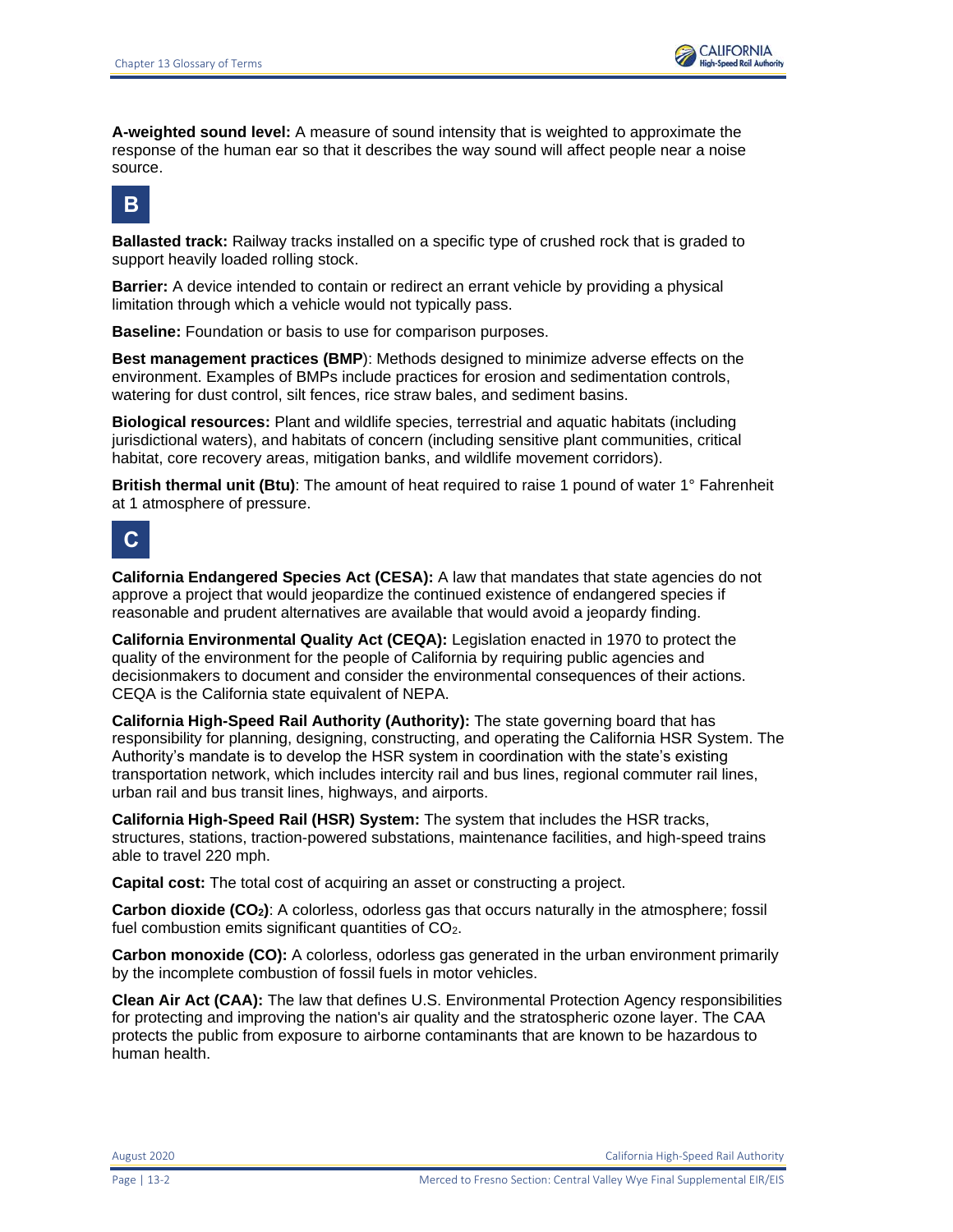

**Clean Water Act (CWA):** The primary federal law protecting the quality of the nation's surface waters, including wetlands. The CWA regulates discharges and spills of pollutants, including hazardous materials, to surface water and groundwater.

**CO2e**: Carbon dioxide equivalent: A quantity that describes, for a given mixture and amount of greenhouse gas, the amount of  $CO<sub>2</sub>$  that would have the same global warming potential when measured over a specified timescale.

**Cofferdam:** Watertight enclosure from which water is pumped to expose the bottom of a body of water and allow construction.

**Collector:** A roadway that collects and distributes traffic to and from arterials and provides access primarily to and from adjacent properties.

**Communities:** Groups of people living in the same city, town, or neighborhood who exhibit behavior patterns expressed through daily social interactions, the use of local facilities, participation in local organizations, and involvement in activities that satisfy the population's economic and social needs.

**Community cohesion:** The degree to which residents have a sense of belonging to their neighborhood; a level of commitment to their community; or an association with neighbors, groups, and institutions, usually as a result of continued association over time.

**Connectivity:** The degree of "connectedness" of a transportation system, such as a transit network, and the ease with which passengers can move from one point to another within the network or points outside the network.

**Conservation easement:** An easement that transfers property development rights to an entity, such as a local jurisdiction or an agricultural protection organization. The land remains in private ownership and may be farmed, but may not be developed for urban uses.

**Construction period impacts:** Temporary (short- and long-term) impacts associated with the construction of the Central Valley Wye alternatives. The construction period includes testing of the HSR system prior to passenger service.

**Cooperating Agency:** Any agency invited by the lead federal agency that has agreed to participate in the National Environmental Policy Act (NEPA) process and that has legal jurisdiction over, or technical expertise regarding, environmental impacts associated with a proposed action.

**Corridor:** A geographic belt or band that follows the general route of a transportation facility (e.g., highway or railroad).

**Corrosive soils:** Soils that have electrochemical or chemical properties that corrode or weaken concrete or uncoated steel. Factors for corrosivity to concrete are sulfate and sodium content, texture, moisture content, and soil acidity. Factors for corrosivity to uncoated steel are moisture content, particle-size distribution, soil acidity, and electrical conductivity of the soil.

**Criteria pollutants:** Pollutants for which federal and state air quality standards have been established: carbon monoxide (CO), sulfur oxides (SO<sub>x</sub>), nitrogen oxides (NO<sub>x</sub>), ozone (O<sub>3</sub>), particulate matter with a diameter of 10 microns or less  $(PM_{10})$ , particulate matter with a diameter of 2.5 microns or less (PM2.5), and lead (Pb).

**Critical Habitat:** Designated areas that provide suitable habitat for federally listed threatened or endangered species, and in which are the geographical locations and physical features essential to the conservation and recovery of a particular species.

**Cultural resources:** Resources related to the tangible and intangible aspects of cultural systems, living and dead, that are valued by a given culture or contain information about the culture. Cultural resources include sites, structures, buildings, districts, and objects associated with or representative of people, cultures, and human activities and events.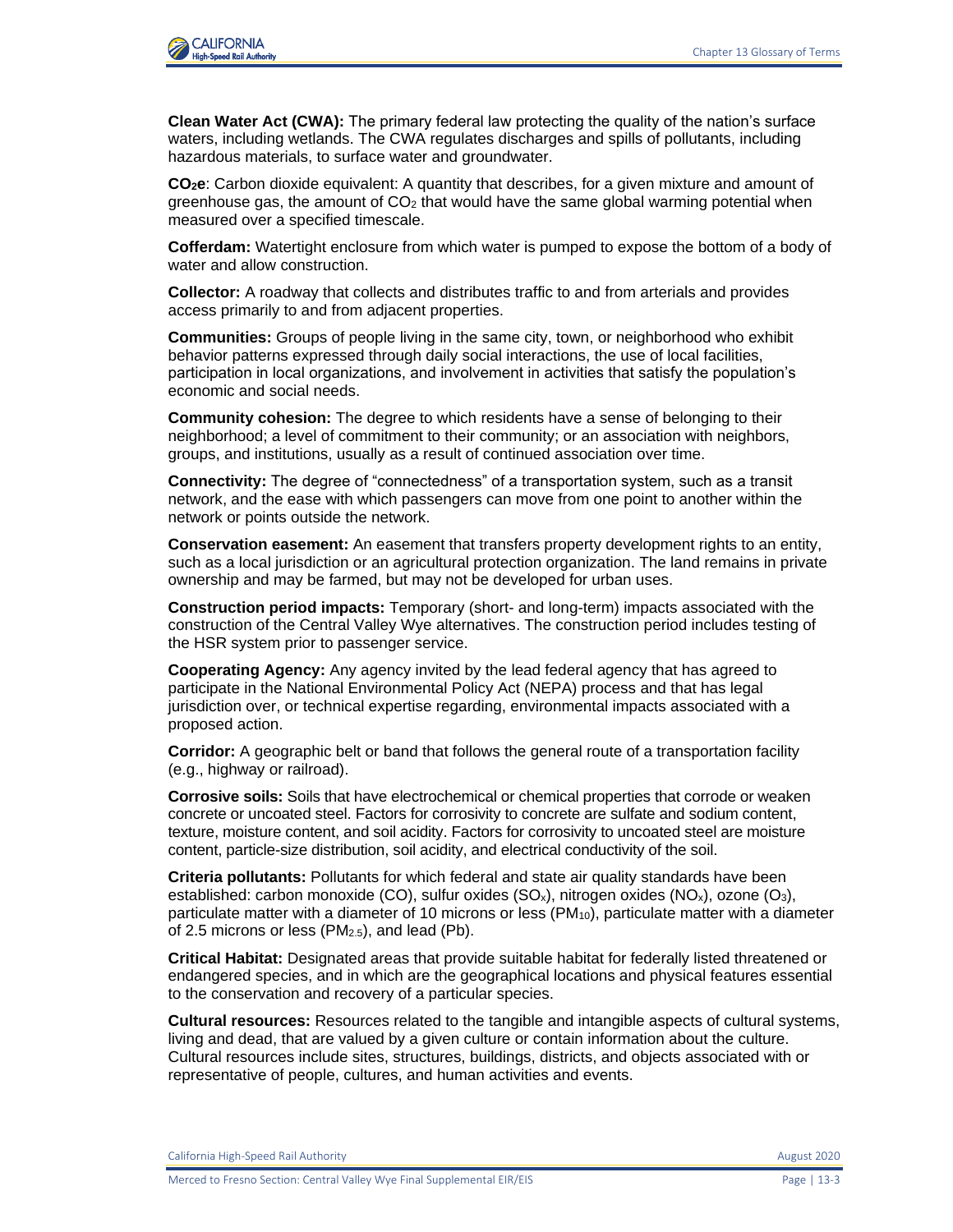

**Cumulative impact:** (1) CEQA—the result of two or more individual impacts that, when considered together, are considerable or that compound or increase other environmental impacts; (2) NEPA—an impact on the environment that results from the incremental impact of the action when added to other past, present, and reasonably foreseeable future actions.

**Cut and fill:** Construction technique involving excavation or grading followed by placement and compaction of fill material.

**Cut slope:** A slope that is shaped by excavation or grading.



**Decibel (dB):** A logarithmic measurement of noise intensity.

**Dedicated track:** Portion of the HSR alignment where high-speed trains operate on guideways exclusive of other passenger and freight trains.

**Design criteria:** To determine each alternative's ability to meet the HSR project purpose and need, alternatives are evaluated against HSR system performance criteria that are used to compare design differences and qualities in alignment and station locations.

**Design options:** Design features used during the early stages of the alternatives screening process to refer to preliminary alternative alignments.

**Detention pond:** A pond designed to temporarily store and slowly release the runoff that it receives.

**Dewatering:** The process of removing water from an area or from material, such as fill material.

**Displacement:** The movement of people out of their residences, businesses, non-profit organizations, or farms as a result of acquisition of private property for a transportation project.

**Disturbance:** A discrete natural or human-induced event that causes a change in the condition of an ecological system.

### **E**

**Easement:** An interest in land owned by another individual or organization that entitles its holder to a specific limited use.

**Economic impacts:** Changes in employment, business productivity (including agricultural productivity) and public funding. Public funding can be affected by displacements and relocations of residences and businesses which in turn can alter school district funding, and property and sales tax revenues.

**Ecosystem:** An interconnected network of living organisms, including people, and their local physical environment; often considered as an ecological unit.

**Effect:** A change in the condition or function of an environmental resource or environmental value as a result of human activity.

**Electromagnetic field (EMF):** The force field that extends outward from a moving electrical current, consisting of both a magnetic field and an electric field.

**Electromagnetic interference (EMI):** An electrical emission or disturbance that degrades performance or results in malfunctions of electrical or electronic equipment, devices, or systems.

**Emergency services:** Emergency response by fire, law enforcement, and emergency services to fire, seismic events, or other emergency situations.

**Emergent vegetation:** Vegetation rooted in periodically or continuously inundated substrate but with a portion of the plant extending above the water.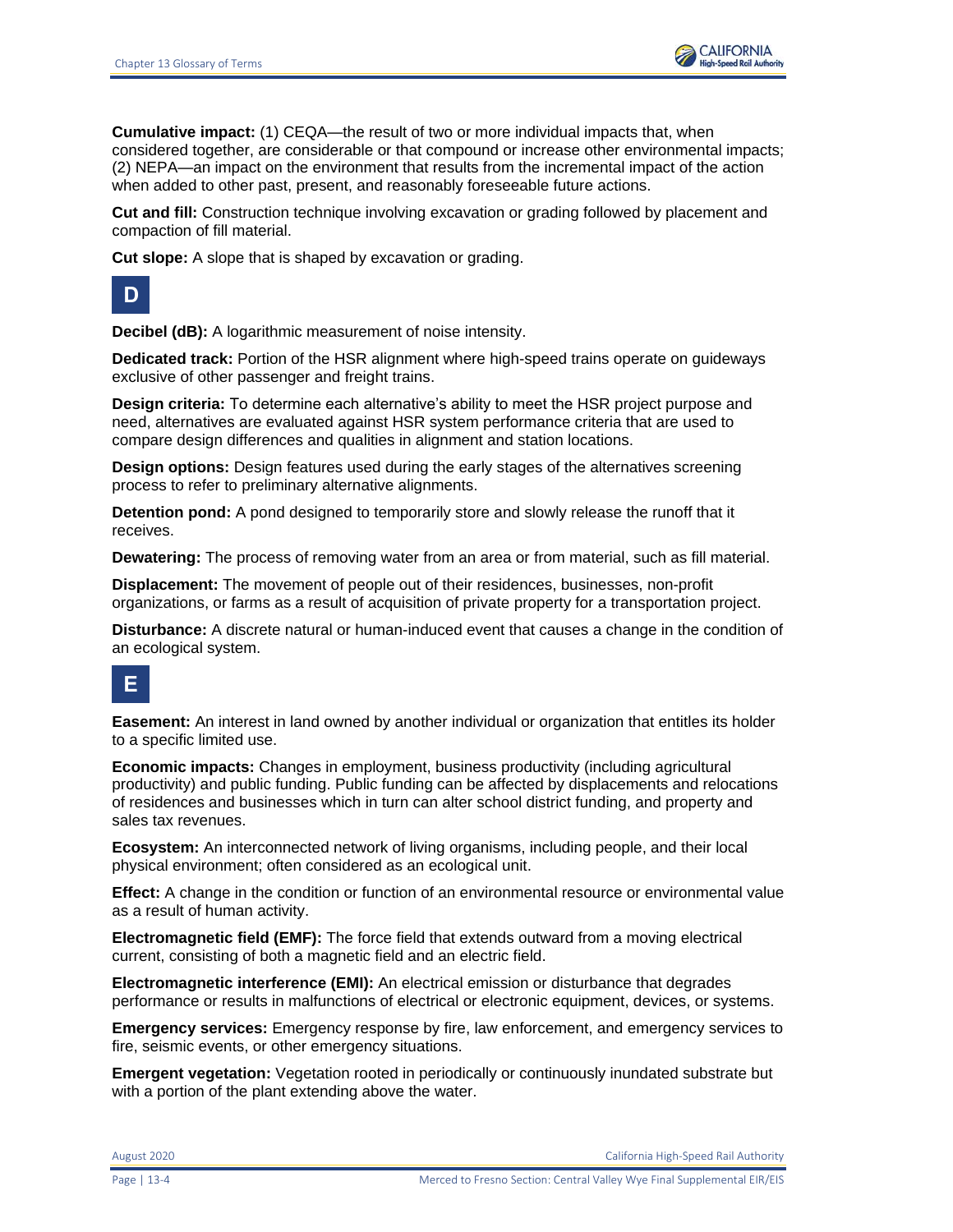

**Eminent domain:** A jurisdiction's or agency's legal right to take private property for public use in exchange for fair compensation.

**Emission and Dispersion Modeling System (EDMS):** Modeling system used by the Federal Aviation Administration to estimate airplane emissions generated from a specified number of landing and take-off cycles.

**Endangered species:** Any species listed under the federal Endangered Species Act or California Endangered Species Act as being in danger of or threatened with extinction throughout all or most of its range.

**Endangered Species Act (ESA):** The federal ESA and subsequent amendments (Sections 7, 9, and 10) provide guidance for conserving federally listed species and the ecosystems upon which they depend.

**Energy:** Energy is commonly measured in terms of Btus. A Btu is defined as the amount of heat required to raise the temperature of 1 pound of water by 1 degree Fahrenheit.

**Enplanement:** The act of boarding an airplane.

**Environmental Impact Report (EIR):** Documentation of the detailed analysis of a project's potential significant effects, mitigation measures, and reasonable alternatives to avoid significant effects. The EIR is prepared as part of the CEQA environmental review process.

**Environmental Impact Statement (EIS):** Documentation of the detailed analysis of a project's potential effects, mitigation measures, and reasonable alternatives to avoid or minimize impacts. The EIS is prepared as part of the NEPA environmental review process.

**Environmental justice:** Identifying and addressing the potential for disproportionately high and adverse effects of programs, policies, and activities on minority and low-income populations.

**Erodible soils:** Soils that are susceptible to wind erosion, water erosion, or both.

**Erosion:** Process by which earth materials are worn down by the action of flowing water, ice, or wind.

**Essential fish habitat:** The waters and substrate necessary to fish for spawning, breeding, feeding, or growth to maturity.

**Ethnicity:** A group or category of people with shared cultural traits such as ancestral origin, language, customs, or social attitudes.

**Expansive soils:** Clay soils that are susceptible to expansion and contraction swell with an increase in water content and shrink with a decrease. Expansive soils provide an unstable subgrade support for foundations or other structures, and exert uplift or lateral pressures on foundations or walls in contact with them.

**Expressway:** A major roadway with a mix of controlled and uncontrolled access, linking freeways with arterials and providing access to major destinations.



**Farmland Mapping and Monitoring Program (FMMP):** An automated map and database system administered by the California Department of Conservation that characterizes and records changes in agricultural land use.

**Farmland of Local Importance:** An FMMP category describing farmlands important to the local agricultural community, as determined by each county board of supervisors and local advisory committee.

**Farmland of Statewide Importance:** An FMMP category describing farmlands that are similar to Prime Farmland but less valuable because they have steeper slopes, less ability to retain moisture in the soil, or other characteristics that limit their use. To qualify as Farmland of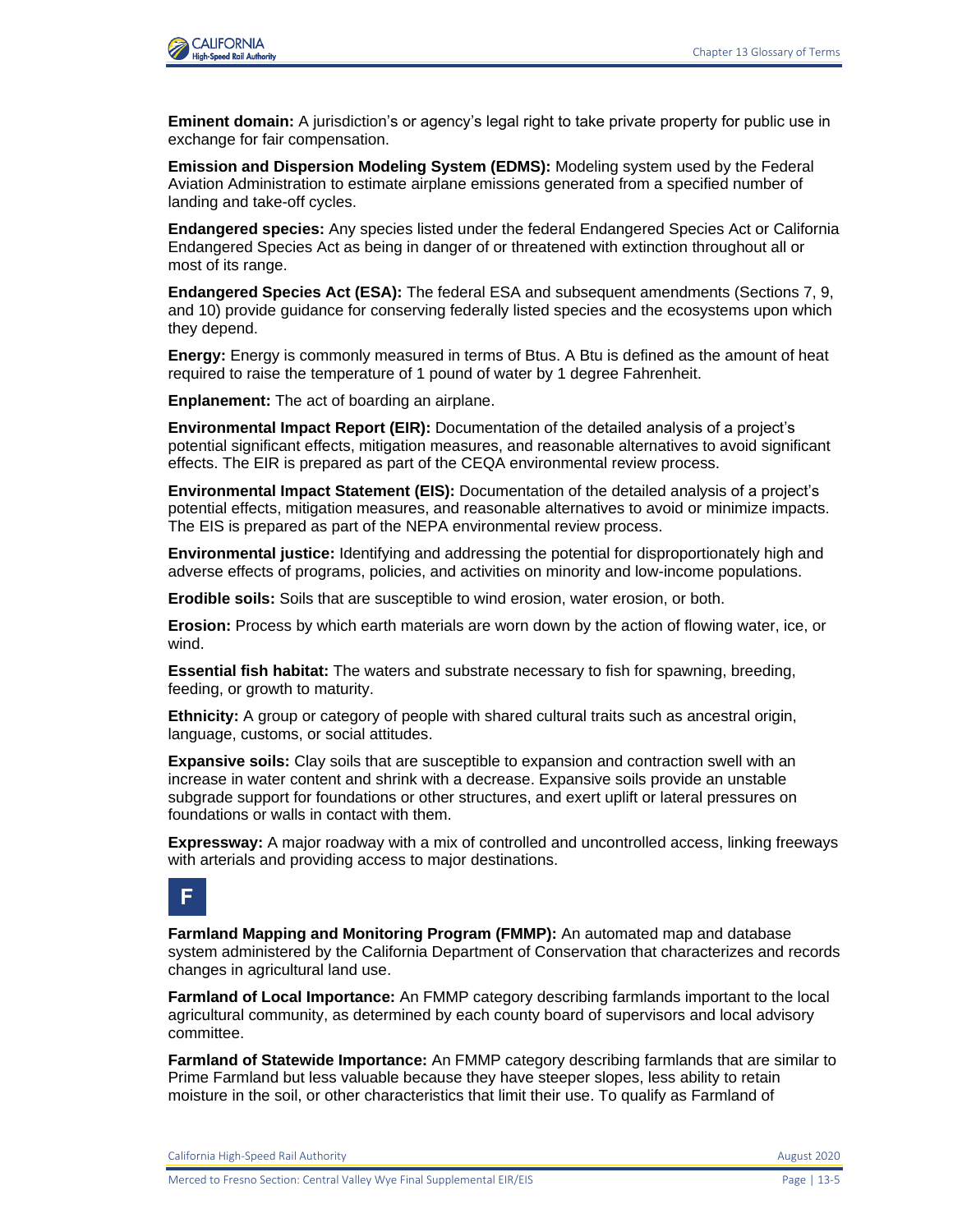

Statewide Importance, a property must have been used for production of irrigated crops at some time during the previous 4 years.

**Fault:** A fracture or discontinuity in a volume of rock, across which there has been significant displacement as a result of rock mass movement.

**Feasible:** Capable of being implemented.

**Federal Railroad Administration (FRA):** An agency within the U.S. Department of Transportation that administers financial assistance programs and regulates the operation and safety of freight and passenger rail throughout the United States.

**Fiber optic cable system:** A data transmission technology that relies on light rather than electricity, conveying data through a cable consisting of a central glass core surrounded by layers of plastic.

**Fiscally or financially constrained plans:** Plans that are limited by the foreseen availability of project funding in a region.

**Floodplains:** Areas of land susceptible to inundation by floodwaters from any source, typically low-lying areas adjacent to waterways and subject to flooding during wet years. A 100-year floodplain differs in that it is an area adjoining a river, stream, or other waterway that is covered by water in the event of a 100-year flood (a flood having a 1 percent chance of being equaled or exceeded in magnitude in any given year).

**Footprint:** The area covered by a facility or affected by construction activities.

**Formation:** A geologic unit (e.g., the Modesto Formation, the Riverbank Formation).

**Fossils:** The remains or traces of ancient plants, animals, and other organisms.

**Freeboard:** Streambank or levee height above the high-water mark of a defined high-flow event, such as the 100-year flood.

**Freeway:** A major roadway with controlled access, devoted exclusively to traffic movement, mainly of a through or regional nature.

**Frequency:** The number of times a field, such as an electromagnetic field, changes direction in space each second. Also, the number of trains, flights, or other transportation service that occur in a given period.

#### **G**

**Gauss:** The unit of measure describing the strength of a magnetic field. Near the earth surface, the magnetic field measures approximately 0.5 gauss (0.1 Tesla). *See also* **Tesla**.

**General Conformity Rule:** Federal, state, tribal, and local governments work in air quality nonattainment or maintenance areas to ensure that federal actions conform to the initiatives established in the applicable state implementation plan or tribal implementation plan.

**General plan:** A planning document, usually at the city or county level, that encapsulates policies for land use and development over a specified period of time. A general plan may be supplemented by specific plans that address land use and development policies for specific portions of a planning jurisdiction, such as historic districts or areas slated for redevelopment.

**Geographic information system (GIS):** An information management system designed to store and analyze data referenced by spatial or geographic coordinates.

**Giga:** Prefix meaning 1 billion.

**Global climate Change:** Long-term changes in the Earth's climate, usually associated with recent global warming trends, as well as regional changes in weather and precipitation patterns, attributed to increasing concentrations of GHGs in the atmosphere.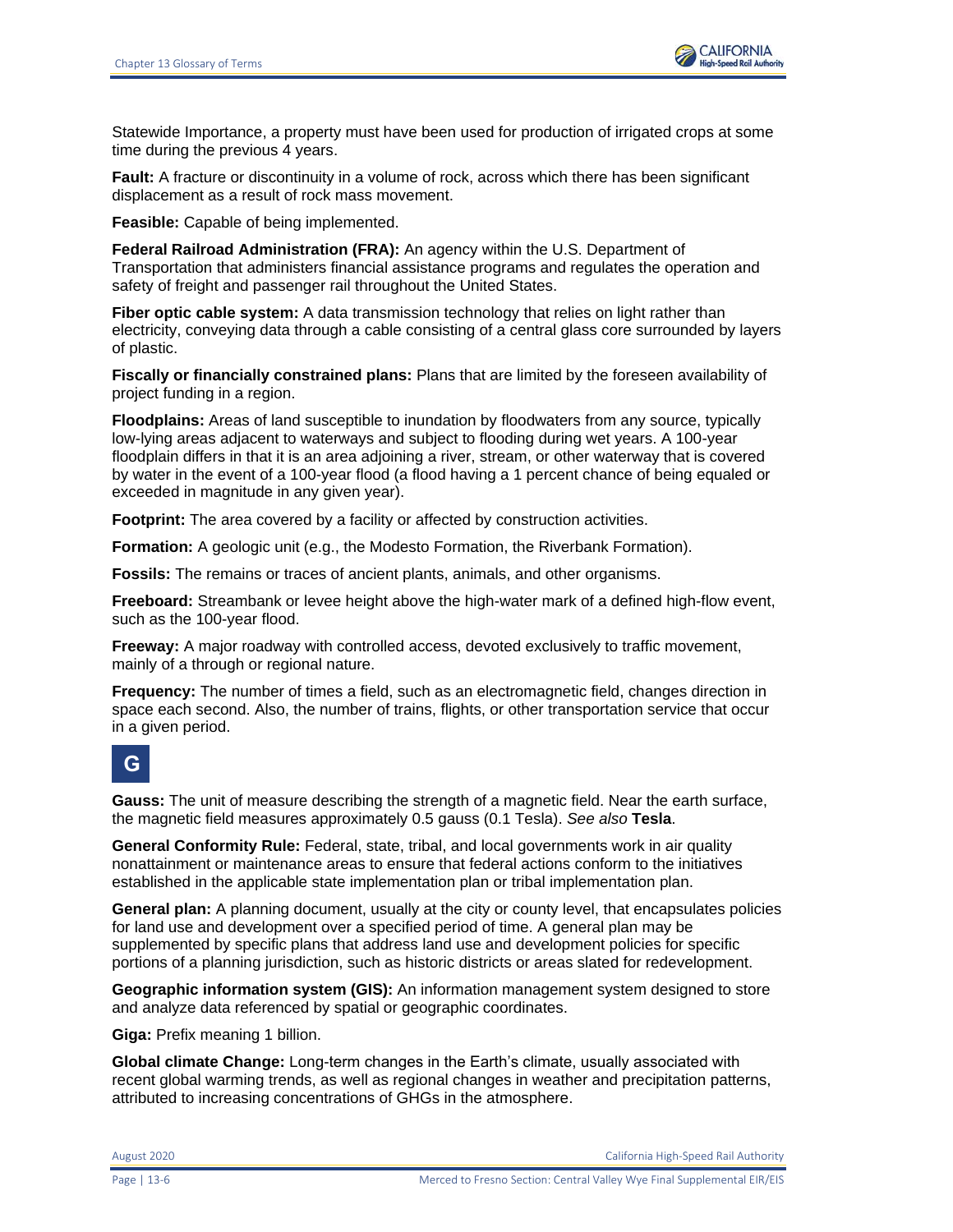

**Grade crossing:** The intersection of a railroad and a highway at the same elevation (grade); an intersection of two or more highways; an intersection of two railroads.

**Grade, gradient:** Slope changes in elevation, defined in percentage, as feet of rise in 100 feet.

**Grade-separated:** At different elevations; on separate levels.

**Greenhouse gases (GHG):** A class of air pollutants believed to contribute to the greenhouse global warming effect, including  $CO<sub>2</sub>$ , hydrocarbons, and  $NO<sub>x</sub>$ .

**Grid:** A system of interconnected power generators and power transmission lines managed to meet the requirements of energy users connected to the grid at various points.

**Groundwater:** Water contained and transmitted through open spaces within rock and sediment below the ground surface.

**Growth inducement:** Contribution to the rate or extent of development in an area.

**Guard rail:** A short guidance rail in the guideway. When a wheel passes over a switch frog in a nonguided section, the opposite wheel is guided by the guard rail, which acts on the back of the wheel flange.

**Guideway:** A track or riding surface that supports and physically guides transit vehicles specially designed to travel exclusively on it.

#### **H**

**Habitat:** An environment where plants or animals occur; an ecological setting used by animals for a particular purpose, (e.g., roosting habitat, breeding habitat).

**Hazardous material:** Any material that, because of quantity, concentration, or physical or chemical characteristics, poses a significant present or potential hazard to human health and safety, or to the environment if released. Hazardous materials include hazardous waste, hazardous substances, and extremely hazardous substances.

**Hazardous substance:** Any substance or mixture of substances that are (1) toxic, (2) corrosive, (3) an irritant, (4) a strong sensitizer, (5) flammable or combustible, or (6) generate pressure through decomposition, heat, or other means. Hazardous substances may cause substantial personal injury or substantial illness, and include petroleum products, certain radioactive substances, asbestos-containing materials (ACMs), lead-based substances, and certain substances that present an electrical, mechanical, or thermal hazard.

**Heavy maintenance facility (HMF):** A maintenance facility that supports delivery, testing, and commissioning on the first completed segment of the HSR system. Trainset assembly, testing and commissioning, train storage, inspection, maintenance, retrofitting, and overhaul are typical HMF activities.

**Herbaceous:** Plants that have little or no woody tissue. Herbaceous plants typically survive for only one growing season.

**Hertz:** A unit of measurement that describes **Frequency**; equal to cycles (number of reversals) per second.

**High-risk utility:** Utility facilities conducting or carrying specific materials identified in Section 2 of the *Caltrans Project Development Procedures Manual*, Appendix LL – Utilities. Other utilities that could disrupt operation of the HSR.

**High-speed steel-wheel-on-steel-rail train:** An improvement of traditional railroad passenger technology that has been designed to operate at speeds up to 150 miles per hour on existing rail infrastructure.

**High-speed train:** A train designed to operate safely and reliably at speeds near 220 mph.

California High-Speed Rail Authority **August 2020** 2020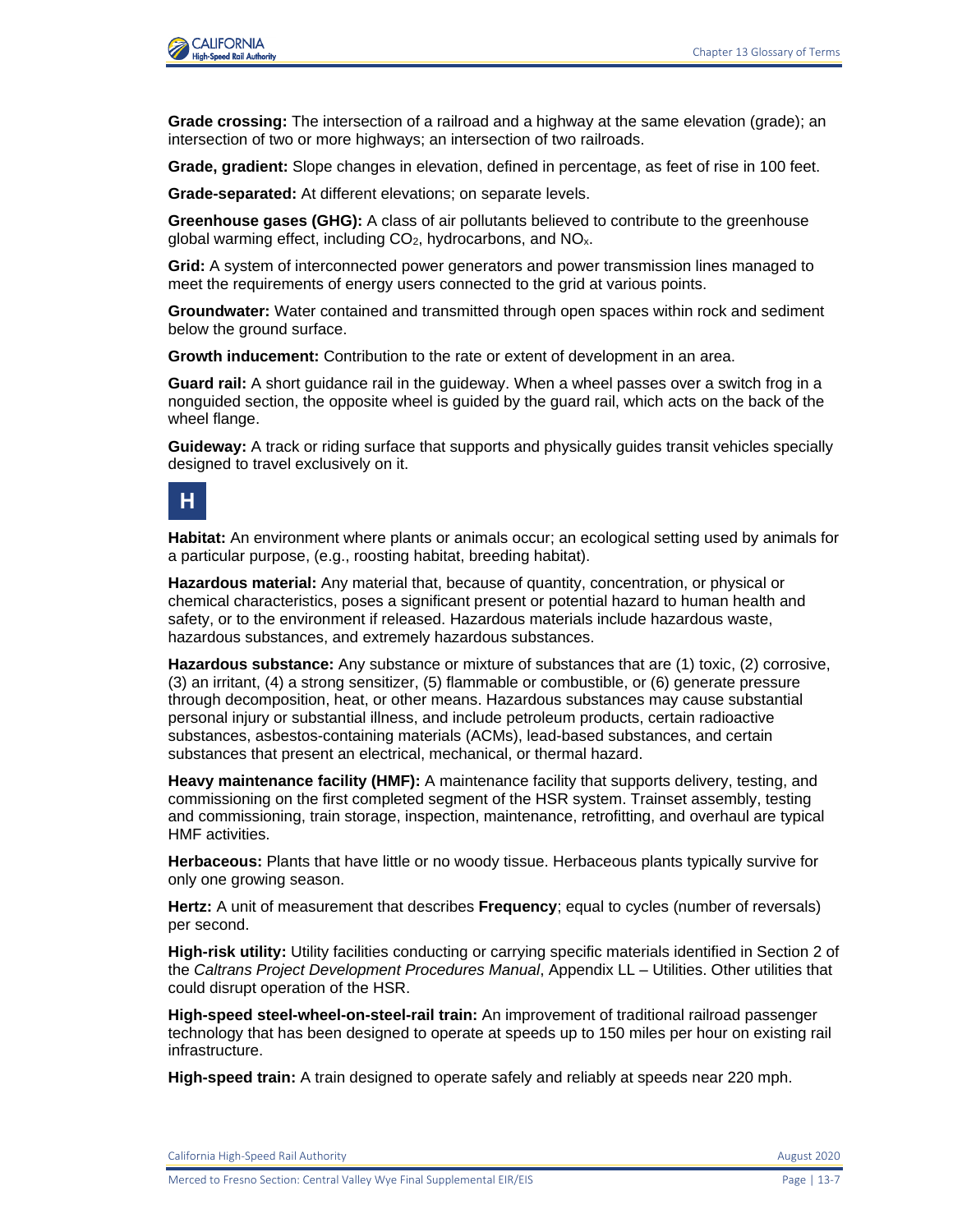

**Historic architectural resources:** All built environment resources such as buildings, structures, objects, landscapes, linear features, and districts that are 50 years of age or older.

**Historic properties:** Cultural resources that are listed or have been determined eligible for listing in the federal National Register of Historic Places.

**Holocene:** The period after the Pleistocene, from 10,000 years before present to the present.

**Hydrocarbons:** Various organic compounds, including methane, emitted principally from the storage, handling, and combustion of fossil fuels.



**Impact:** A change in the condition or function of an environmental resource or environmental value as a result of human activity.

**Impact avoidance and minimization features (IAMF):** IAMFs are standard practices, actions, and design features the Authority and FRA has incorporated into the Central Valley Wye alternatives.

**Impervious surface:** Surface covered by impenetrable materials, such as pavement and buildings, that increases the potential for water runoff and reduces the potential for groundwater recharge.

**Important Farmland:** Categorized as Prime Farmland, Farmland of Statewide Importance, Unique Farmland, or Farmland of Local Importance under the Farmland Mapping and Monitoring Program. The categories are defined according to the U.S. Department of Agriculture land inventory and monitoring criteria, as modified for California.

**Important Farmland Severance:** The acquisition of part of a farm property that results in the severance (disconnection) of part of the land from agricultural use.

**Indigenous species:** A native species; any plant or animal species that occurs naturally in a given area.

**Infrastructure:** The facilities required for a societal function or service (e.g., transportation and utility infrastructure).

**Initial study:** An environmental study performed in compliance with CEQA, with the goal of evaluating whether a proposed project could have significant impacts on the environment.

**In situ:** In the original or natural position.

**Intactness:** A measure of the visual integrity of the natural and human-built landscape and its freedom from encroaching elements.

**Intermittent stream:** A stream that only flows during part of the year.

**Intermodal:** Transportation that involves more than one mode (e.g., walking, bike, auto, transit, taxi, train, bus, and air) during a single journey.

**Intrusion:** An errant vehicle's exit out of its right-of-way and entry into the operating space of another transportation system right-of-way.

**Invertebrate:** Organism lacking a vertebral column.



**Jurisdictional waters:** Wetlands and other waters regulated by the federal government and the State of California. Jurisdictional waters include Waters of the U.S., wetlands, waters of the state, lakes and streambeds, and riparian areas.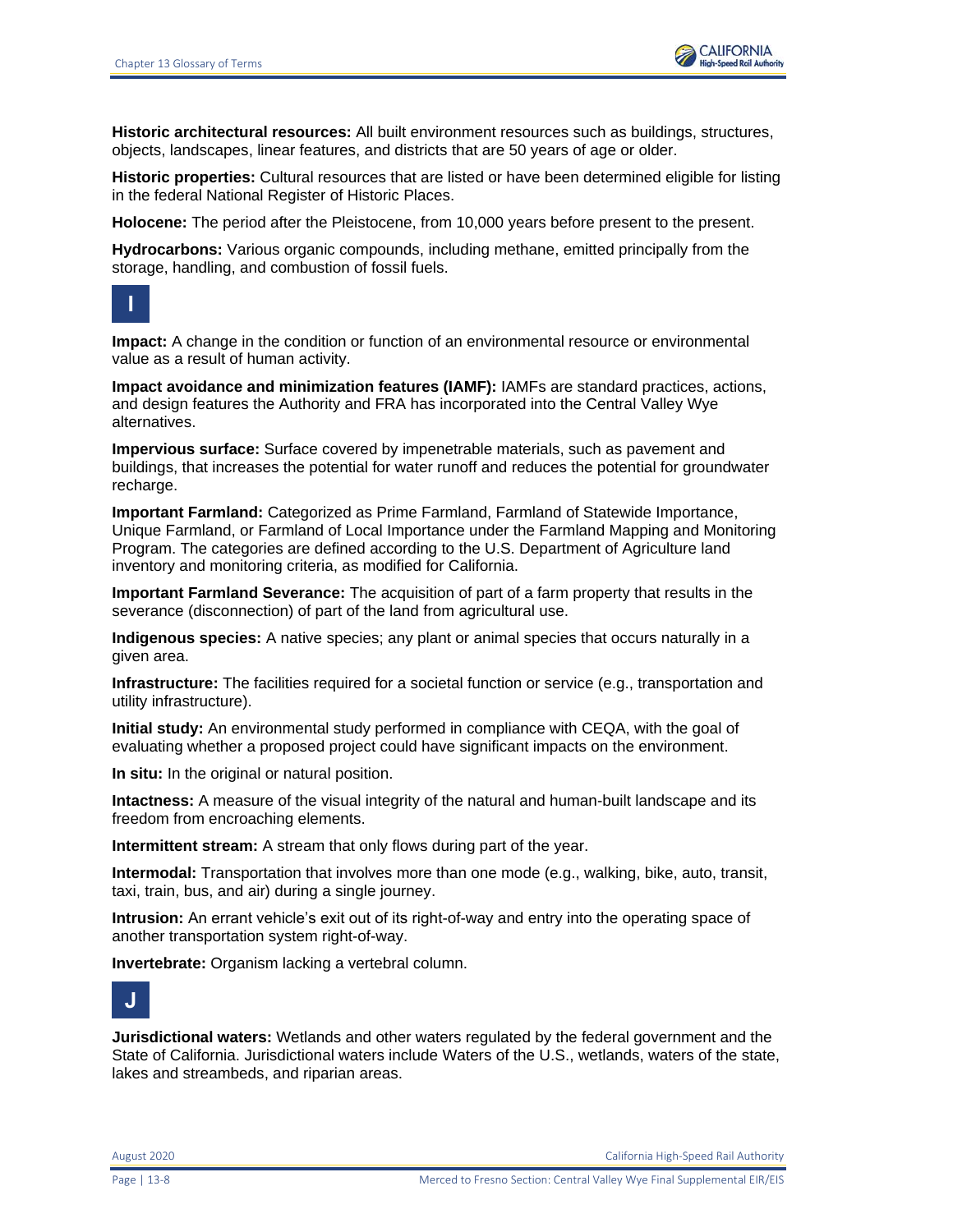

## **K**

**Key viewpoints (KVP):** Viewpoints that represent the range of visual character and visual quality in the project viewshed, which is the portion of the surrounding landscape within which a project is potentially visible.

**Kilo:** Prefix meaning 1 thousand.



**Landscape unit:** An area of distinct, but not necessarily homogenous, visual character. Landscape units are used to divide long linear projects into logical geographic entities for which impacts from a proposed project can be assessed. They typically have broadly similar visual characteristics.

**Landslide:** Movement of earth or rock materials down a slope under the influence of gravity.

**Lead (Pb):** A stable element that can have toxic effects and that persists and accumulates in the environment, humans, or animals.

**Lead agency:** The public agency that has the principal responsibility for performing or approving a project or action and is responsible for preparing environmental review documents in compliance with CEQA, NEPA, or both.

**Leq:** A measure of the average noise level during a specified period of time.

**Leq(h), dBA:** Equivalent or average noise level for the noisiest hour, expressed in A-weighted decibels.

**Less than significant:** In CEQA usage, describes an impact that is not sufficiently adverse, intense, or prolonged to require mitigation.

**Levee:** A berm or wall that raises the height of a riverbank.

**Level of service (LOS):** A rating that uses qualitative measures to characterize operational conditions within a traffic stream and their perception by motorists and passengers.

**Linguistic isolation:** The term used by the U.S. Census Bureau to assess limited English proficiency (LEP) populations. A household is linguistically isolated if "no member 14 years old and over speaks only English or speaks a non-English language and speaks English very well."

**Liquefaction:** A type of ground failure in which soils or sediments lose their internal cohesion, cease to behave as a solid, and flow like a liquid.

**Local:** The lowest category of roadway, providing access to and from individual properties and distributing local traffic to and from the higher roadway classifications, particularly collector streets.

**Local geology:** Geologic units in the immediate vicinity of the project footprint or action area.

**Low visual impacts:** Impacts sustained if features of a project alternative are consistent with the existing line, form, texture, and color of other elements in the landscape and do not stand out.

#### **M**

**Magnetic fields:** Forces that a magnetic object or moving electric charge exerts on other magnetic materials and on electric charges.

**Maintenance:** An air basin that was formerly in nonattainment but now meets the established standards for that pollutant.

**Maintenance of way:** A repair and maintenance activity for a railway right-of-way and track, including tracks, roadways, buildings, signals, and communications and power facilities.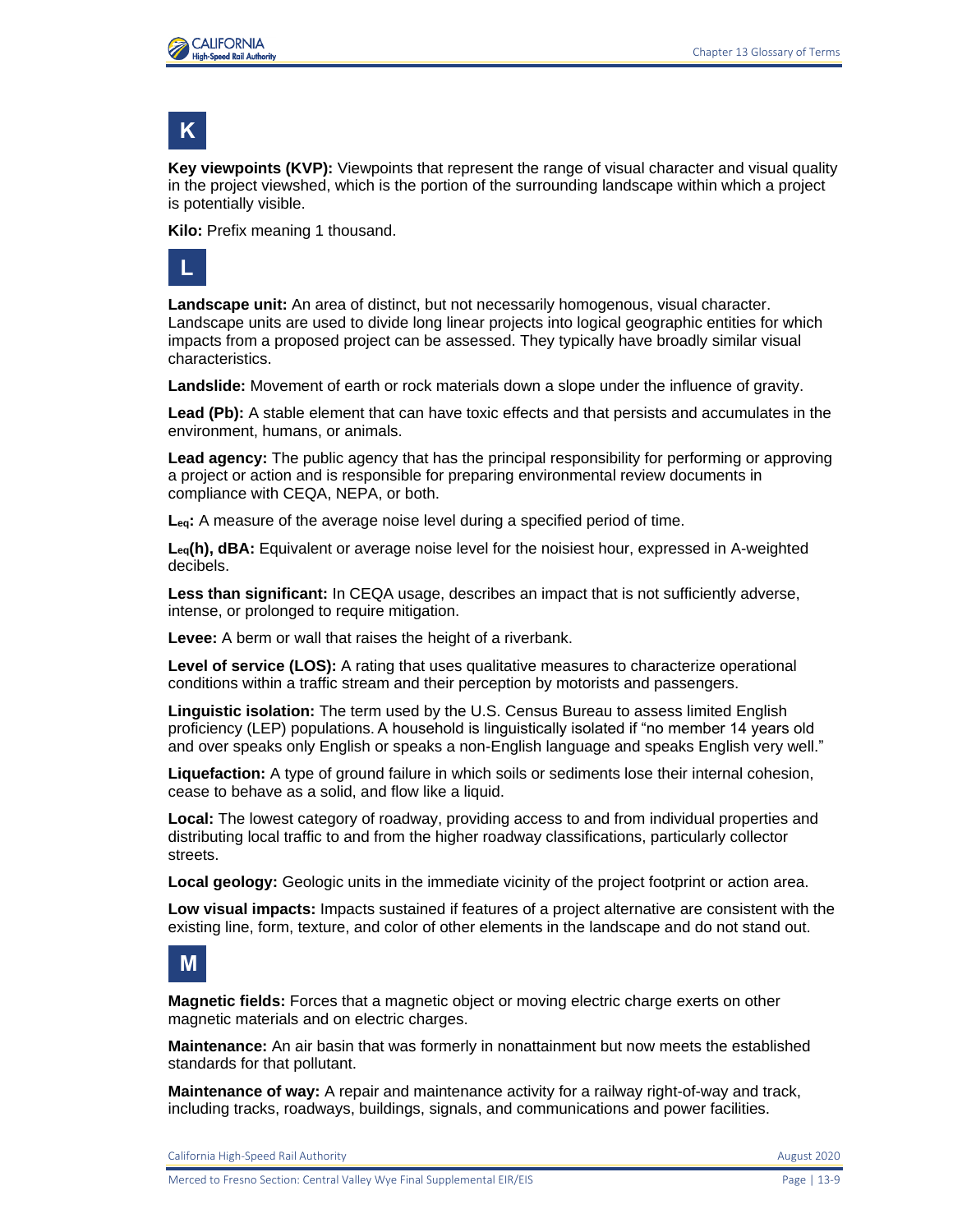

**Master plan:** A comprehensive planning document intended to guide the long-range growth and development of a community or region, or the long-term management and use of a parkland.

**Mean high water mark:** The elevation reached by the water surface at the mean (average) high water level (average high-tide elevation or average flood elevation), often indicated by physical characteristics such as erosion, lines of vegetation, or changes in type of vegetation.

**Medium visual impact:** Impacts sustained if features of a project alternative are readily discernable but do not dominate the landscape or detract from existing dominant features.

**Midden:** Refuse accumulation associated with prehistoric use of a site or area.

**Miocene:** The period between 23 and 5.3 million years before present.

**Mitigation:** Action or measure to minimize, reduce, eliminate, or rectify the adverse impacts of a project, practice, action, or activity.

**Mitigation bank:** A large block of land that is preserved, restored, and enhanced for the purpose of mitigating the adverse impacts of projects on special-status species, wetlands, or otherwise vegetated biological communities.

**Modal:** A transportation system defined on the basis of specific rights-of-way, technologies, and operational features.

**Monitoring:** The collection of information to determine the effects of resource management and to identify changing resource conditions or needs.

# **N**

**NAD 83:** North American Datum of 1983—The horizontal control datum for the United States based on the Geodetic Reference System 1980 and with a geocentric origin.

**National Ambient Air Quality Standards (NAAQS):** Federal standards stipulating the allowable ambient concentrations of specific criteria pollutants.

**National Environmental Policy Act (NEPA):** Federal legislation that establishes national policies and goals for the protection of the environment and requires federal agencies to consider the environmental impacts of major federal projects or decisions, to share information with the public, to identify and assess reasonable alternatives, to identify appropriate measures to mitigate potential impacts, and to coordinate efforts with other planning and environmental reviews taking place. Codified at: 42 U.S.C. § 4331 et seq.

**NAVD 88:** North American Vertical Datum of 1988—The vertical control datum established for surveying elevations in the United States based on the General Adjustment of the North American Datum of 1988.

**Nitrogen oxides (NO<sub>x</sub>):** A class of pollutant compounds that includes nitrogen dioxide (NO<sub>2</sub>) and nitric oxide (NO), both of which are emitted by motor vehicles.

**No effect:** The Central Valley Wye alternative would not alter the environmental status quo.

**No Project Alternative:** Represents the regional and state transportation system (e.g., highway, air, and conventional rail) as it is today and with implementation of programs or projects that are included in regional transportation plans and have identified funds for implementation by 2040. The No Project Alternative represents the baseline conditions for comparison with the Central Valley Wye alternatives.

**Noise:** Sound that is undesirable because it interferes with speech communication and hearing, or is otherwise annoying. Under certain conditions, noise may affect hearing loss, interfere with human activities, and in various ways may affect people's health and wellbeing. See also **Sensitive receptor**.

**Nonattainment:** An air basin that exceeds federal or state standards for a particular pollutant.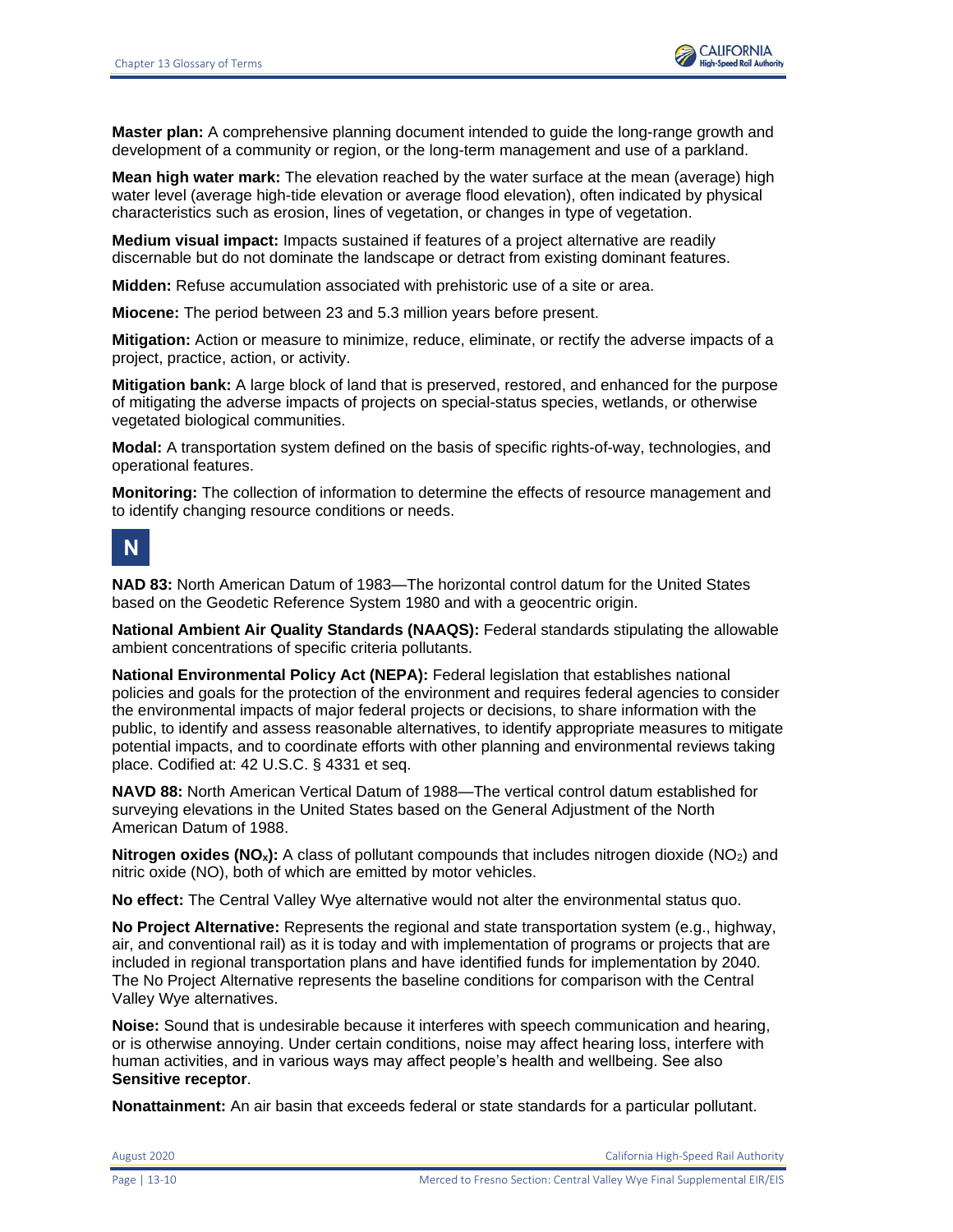

**Non-electrified steel-wheel-on-steel-rail train:** Conventional intercity diesel-electric locomotive train equipment (e.g., Amtrak California Corridor trains).

**Nonpoint source pollution**: Pollution that collects from a wide area and cannot be traced to a single source. Examples include pesticides or fertilizers that wash into rivers or percolate through soil into groundwater.

**Notice of Preparation (NOP):** Formal notice issued by the state lead agency stating that an EIR will be prepared for a proposed project.

**Noxious weed:** A plant that has been defined by law or regulation as a pest. The State of California and the federal government maintain lists of plants that threaten the well-being of the state or the country.

**O**

**Open space:** Any open piece of land that is undeveloped and accessible to the public. Open space is generally green space or an area that is partially covered with grass, trees, shrubs, or other vegetation, and does not contain buildings or other built structures.

**Ordinary high water mark:** The line on the shore of a body of water established by the fluctuation of water levels.

**Overdraft:** A condition in which groundwater pumping exceeds the natural replenishment (recharge) to an aquifer.

**Ozone (O3):** A photochemical oxidant that is a major cause of lung and eye irritation in urban environments.

**P**

**Paleontological:** Related to the study of life in past geologic time.

**Paleontological potential/paleontological sensitivity:** The probability that a geologic unit contains fossils.

**Paleontological productivity:** The relative abundance of fossils encountered in a specific geologic unit.

**Paleontological resource monitor (PRM):** A person trained in the identification of fossils in the field and who monitors construction activities for paleontological resources.

**Paleontological resource specialist (PRS):** A person with an advanced degree in paleontology or paleobiology and trained in paleontological resources management. A PRS is usually responsible for compliance with the laws, ordinances, regulations, and standards addressing that resource.

**Paleontological resources:** Fossils and the remains of ancient plants, animals, and other organisms.

**Paleontological sensitivity:** The probability of a geologic unit to yield fossils, based on historic paleontological productivity. Often used synonymously with paleontological potential.

**Paleontologist:** A scientist who studies fossils.

**Parcel:** A distinct, continuous portion or tract of land.

**Park:** Publicly owned property set aside for recreational use by the public and maintained in a natural or landscaped state.

**Particulate matter:** Liquid and solid particles of a wide range of sizes and compositions; of particular concern for air quality are particles smaller than or equal to 10 microns and 2.5 microns in size ( $PM_{10}$  and  $PM_{2.5}$ , respectively).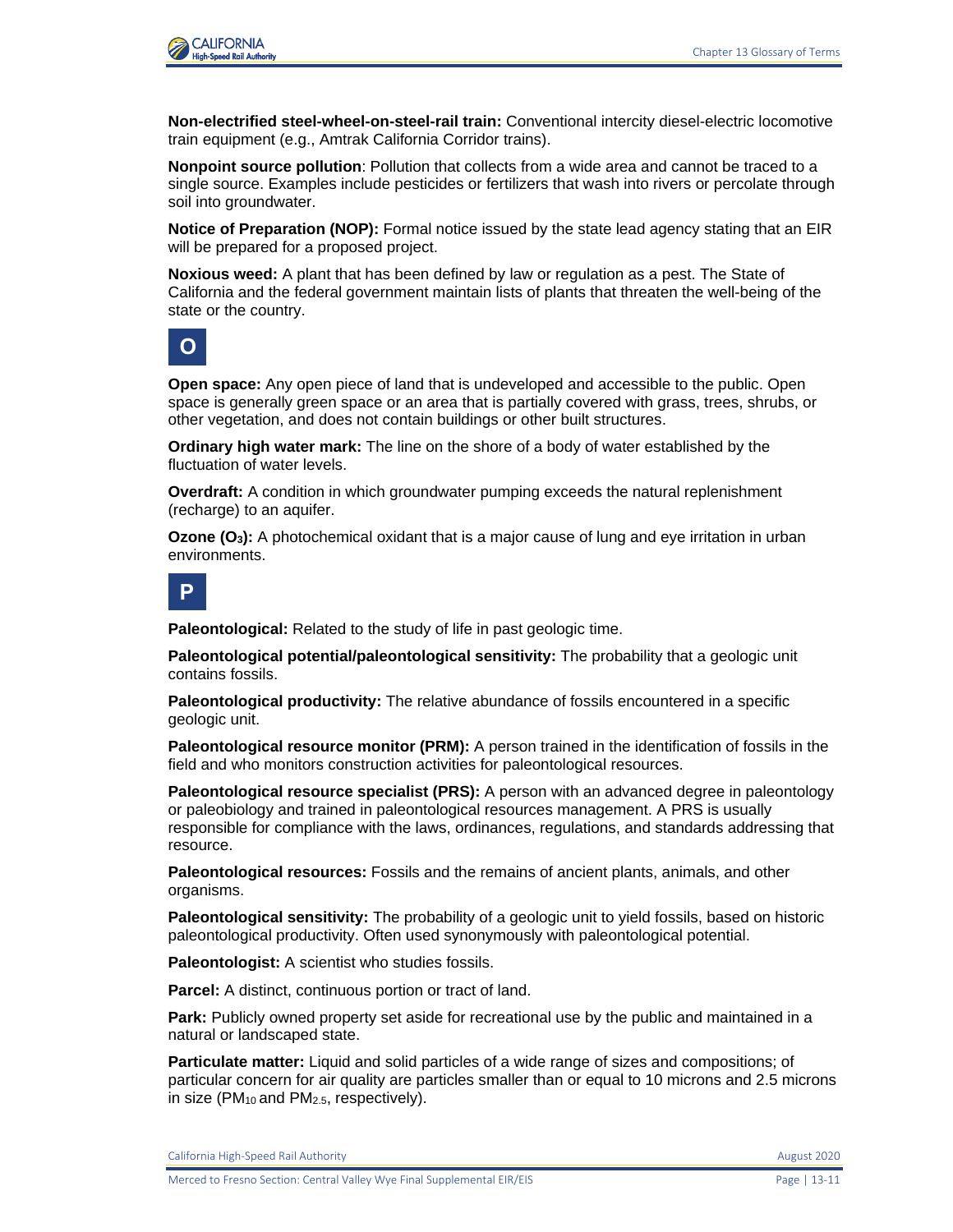

**Peak demand:** The highest electric power requirement during a specified period.

**Perennial Stream:** A stream that flows continually throughout the year.

**Pleistocene:** The period between 2.6 and 0.01 million years before present.

**Pliocene:** The period between 5.3 and 2.6 million years before present.

**Point source pollution:** Pollution that can be traced to a single source (e.g., a smokestack at a factory).

**Poverty level:** The income level at which a family or individual is considered poor; in 2015, the U.S. Census Bureau defined the poverty level for a family of four as an income of \$24,257 or less.

**Practicable:** Available and capable of being done after taking into consideration cost, existing technology, and logistics in light of the overall project purposes.

**Preferred Alternative:** The alternative identified by the Authority and the FRA based on balancing the impacts of the Central Valley Wye alternatives on the natural environment and community resources presented in this Supplemental EIR/EIS in the context of CEQA, NEPA, stakeholder preferences, and capital construction costs. The Preferred Alternative achieves the HSR System's purpose and need while resulting in fewer impacts on both the natural environment and community resources than the other three alternatives.

**Prehistoric archaeological sites:** Places where Native Americans lived or performed activities during the prehistoric period (as late as AD 1769).

**Prime Farmland:** An FMMP category describing rural land that has the best combination of physical and soil chemistry characteristics for producing food, feed, forage, fiber, and oilseed crops and that is available for these uses.

**Profile:** The vertical route of a transportation corridor or path.

**Program-level or programmatic**: Refers to a CEQA or NEPA environmental review that addresses the broad spectrum of a large, complex, regionally extensive effort comprising smaller, regionally focused projects or phases.

**Project impacts:** Permanent impacts related to the operation and maintenance of the Central Valley Wye alternatives. Project operations include HSR system operations and related project improvements, such as roadway modifications, maintenance of power supply components, and maintenance of the HSR, including the HMF site operations. Some permanent impacts initially occur during construction, but because they are permanent, they are associated with the project impacts (for example, conversion of agricultural lands to transportation uses).

**Project-level:** A detailed site-specific environmental analysis focusing on a single project that may or may not be part of a larger program.

**Public transportation:** Includes bus, trolley bus, streetcar, trolley car, subway, elevated railroad, ferryboat, and taxicab service.

**Public utilities:** Any subsurface, aboveground, or overhead facility used for transmission, regardless of size, shape, or method of conveyance, including: electrical substations; highvoltage electrical lines (60 kilovolts [kV] or greater); high-pressure natural gas lines; petroleum and fuel lines; water, wastewater, irrigation, and stormwater canals, conduits, and pipes; and fiber optic and communication infrastructure (i.e., towers and antennas).

**Purpose and need:** The reason(s) why a project or action is undertaken, and the need(s) it is intended to meet or fulfill.

August 2020 California High-Speed Rail Authority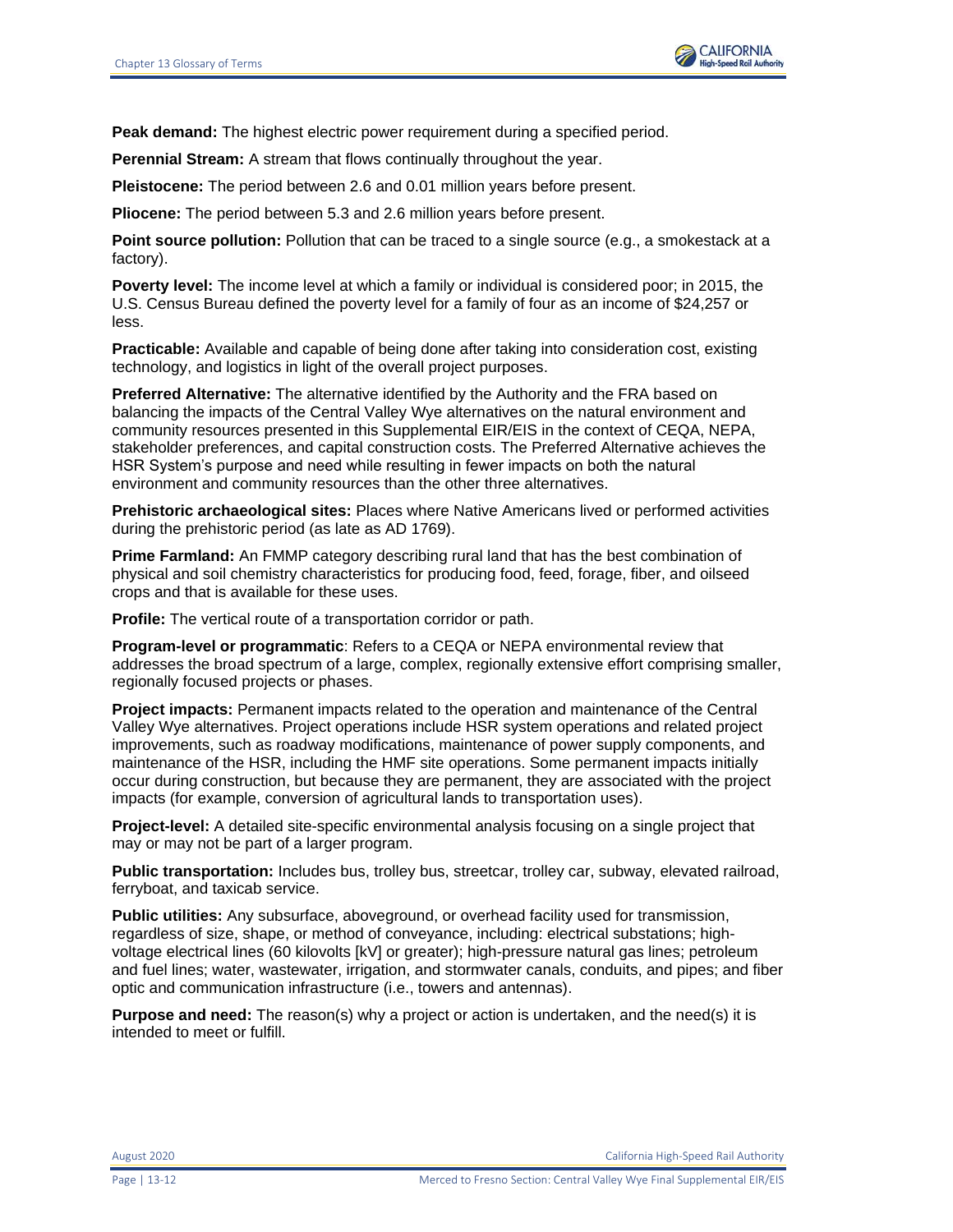

### **Q**

**Quality level:** A level-of-accuracy scale used (1) to identify the location of underground and aboveground utility facilities needed to develop capital projects and (2) for acquiring and managing a specific level of quality of information during the project development process.



**Radio frequency:** The frequency range of the electromagnetic spectrum used for radio communication.

**Reactive organic gas (ROG):** Reactive hydrocarbon pollutants.

**Recreation:** A pastime, diversion, exercise, or other activity affording relaxation and enjoyment. Areas used for recreation generally include the following: public parks and open spaces, including greenbelts, pedestrian and bicycle trails, playfields, and school district play areas available for public use during non-school hours.

**Regional Transportation Improvement Plan (RTIP):** A listing of all transportation projects proposed over a 6-year period for a given region. The RTIP implements projects and programs listed in the Regional Transportation Plan and is developed in compliance with state and federal requirements.

**Regional Transportation Plan (RTP):** A long-range (20+ year) transportation plan. The regional transportation plan identifies major challenges as well as potential opportunities associated with growth, transportation finances, the future of airports, and impending transportation system deficiencies that could result from growth anticipated in the region. There are typically two components of the RTP: a financially constrained and a financially unconstrained component. The financially constrained component includes projects and programs that fit within existing and planned funding sources.

**Relocation:** The placement of people into new homes, commercial properties, or farms with assistance and benefits in accordance with federal and California laws

**Relocations:** The removal, rearrangement, reinstallation, or adjustment of a utility feature required by a transportation improvement project.

**Resource Study Area:** The geographic boundaries in which the environmental investigations specific to each resource topic were conducted; the resource study area (RSA) varies in context by each resource topic.

**Retention pond:** A pond designed to hold and infiltrate most or all of the runoff that it receives.

**Richter scale:** A logarithmic scale that measures the severity of earthquakes based on the magnitude of ground motion.

**Ridership:** The number of people who ride a transportation system.

**Right-of-way:** A legal right of passage over a defined area of real property. In transit usage, the corridor along a roadway or railway alignment that is controlled by a transit or transportation agency or authority.

**Riparian:** Relating to, living, or located on the bank of a natural water course, lake, or tidewater.

**Riprap:** Randomly placed rock or concrete armor used to strengthen an embankment or protect it from erosion.

**Rock or geologic unit:** A body of rock or unconsolidated sediment that has a distinct origin and distinctive attributes allowing its distribution to be mapped.

**Rolling stock:** Wheeled railway vehicles.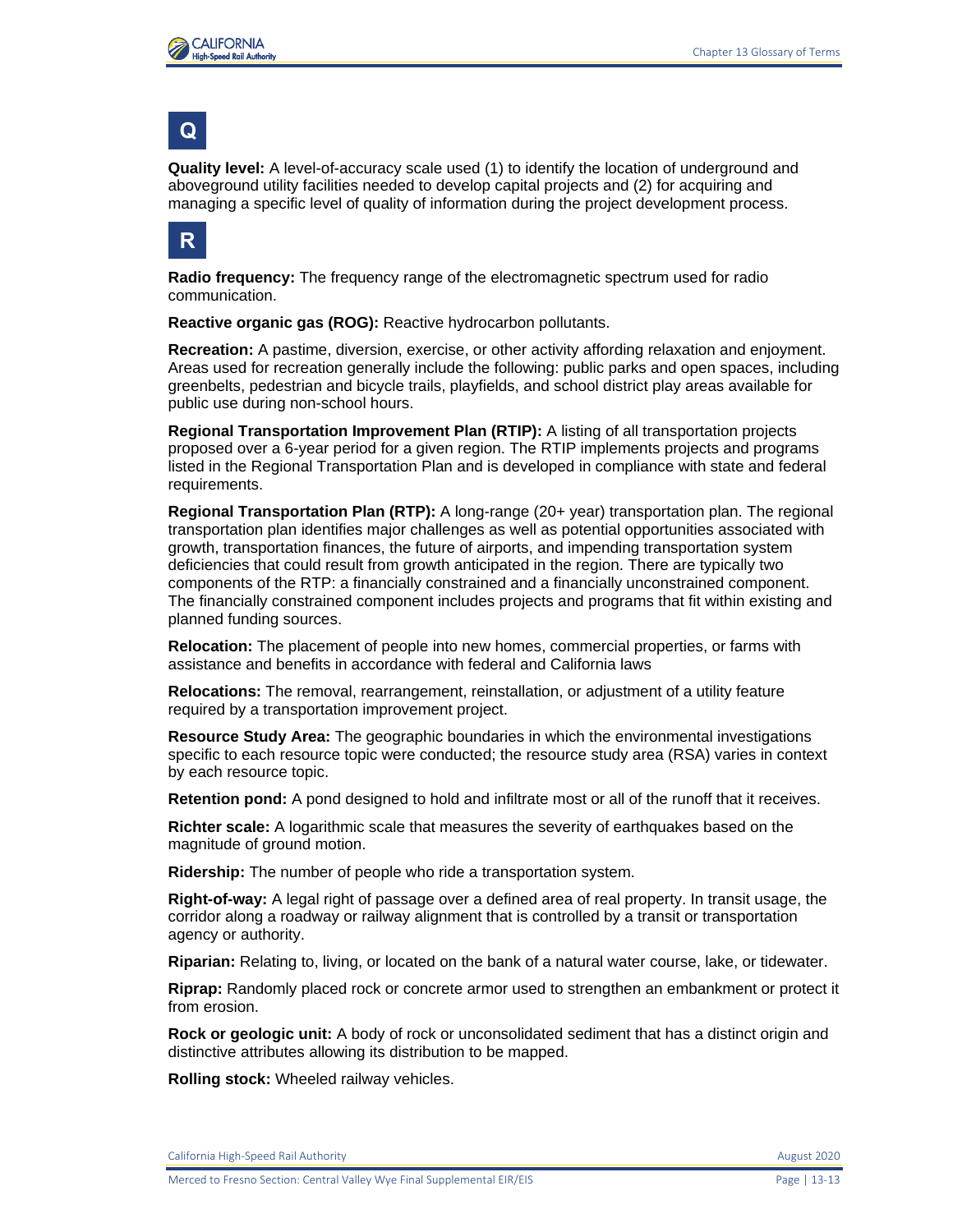

**Route mile:** The distance traveled over tracks between two points. Route miles may have one or multiple sets of parallel tracks.

**Ruderal:** Weedy vegetation, commonly including or dominated by introduced species, characteristic of areas where native vegetation has been disturbed or removed.



**Scale:** A graduated line representing a proportionate size.

**Scenic corridor:** A corridor with landscapes and vistas of high scenic quality.

**Scoping:** A process used under CEQA and NEPA to determine the issues to be addressed and to identify the issues related to the proposed action or project to be addressed in an EIR (under CEQA) or EIS (under NEPA).

**Section 4(f):** Provisions originally enacted as Section 4(f) of the U.S. Department of Transportation Act of 1966 codified in 49 U.S.C., Subtitle I, Section 303(c). Section 4(f) addresses the potential for conflicts between transportation needs and the protection of land for recreational use and resource conservation by providing protection for publicly owned parkland, recreation areas, and historic sites. Specifically, the provisions prohibit the Secretary of Transportation from approving any program or project that would require the use of any publicly owned land from a public park, recreation area, wildlife or waterfowl refuge, or a historic site of national significance as determined by the officials having jurisdiction over these lands, unless there are no feasible and prudent alternatives to the use of these lands. In addition, a proposed program or project must include all possible planning to minimize impacts from the proposed use.

**Section 6(f):** Section 6(f) of the Land and Water Conservation Fund Act of 1964, which prohibits the conversion of property acquired or developed with funds granted through the act to a nonrecreational purpose without the approval of the National Park Service. Section 6(f) directs the Department of the Interior to ensure that replacement lands of equal value (monetary), location, and usefulness are provided as conditions to such conversions. State and local governments often obtain grants to acquire or make improvements to parks and recreation areas (16 U.S.C., Section 460-4 through 460-11, September 3, 1964, as amended 1965, 1968, 1970, 1972–1974, 1976–1981, 1983, 1986, 1987, 1990, 1991, and 1993–1996). Consequently, where such conversions of Section 6(f) lands are proposed, replacement land must be provided.

**Sediment:** Fragments of material originating from the physical or chemical weathering of rocks and minerals, from the decomposition of organic matter, and from atmospheric fall-out. Clay, mud, and sand are all types of sediment.

**Sedimentary rock:** Rock resulting from the consolidation of sediment.

**Sedimentary rock units:** Rock units composed of sediment, as opposed to those composed of igneous rocks (volcanic or granite). Sedimentary rock units yield fossils.

**Seiche:** Oscillation or "sloshing" of water in a lake, bay, or other enclosed body as a result of landsliding or seismic ground shaking.

**Sensitive receptor:** For air quality, sensitive receptors include schools, daycare facilities, elderly care establishments, medical facilities, residences, and other areas that are populated with people considered more vulnerable to the effects of poor air quality. For noise and vibration, sensitive receptors include noise-sensitive locations where increased annoyance can occur, such as residences, schools, hotels/motels, medical facilities. For EMF/EMI, sensitive receptors include land uses and facilities susceptible to EMF and EMI produced by the HSR including schools, universities, hospitals and other medical facilities, high-tech businesses, research facilities, railroads, rail transit systems, and airports.

**Sensitivity analysis:** An analysis that assesses how sensitive the outcomes predicted by modeling are to changes in different model inputs (assumptions or variables).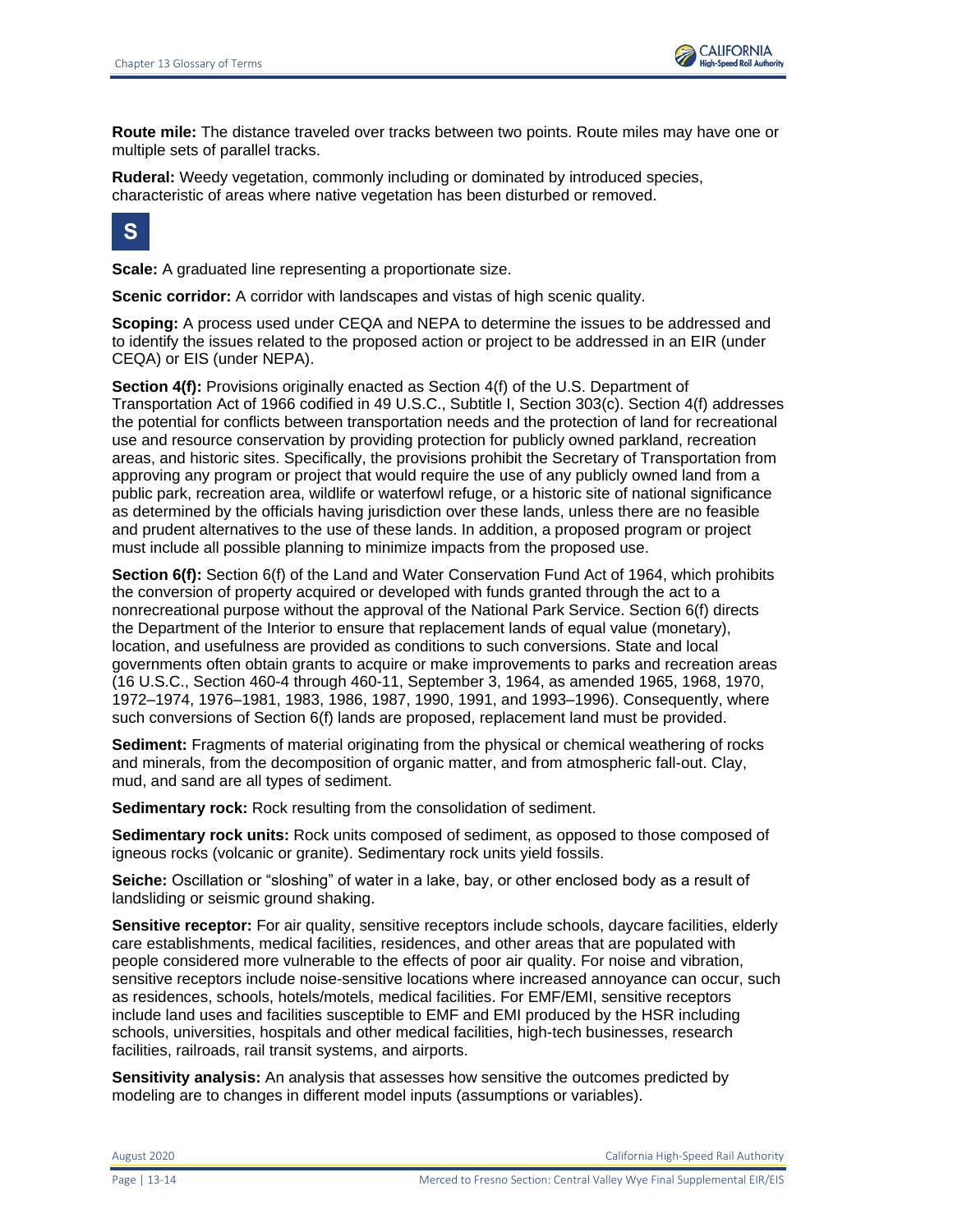

**Service:** The portion of the electrical, gas, water, or sewer system that connects a customer, usually at the meter location, to the utility distribution or supply system.

**Shared right-of-way:** An HSR alignment where high-speed trains operate near other transportation systems, such as conventional passenger railroads and freight railroads, without sharing tracks. Also includes highways.

**Society of Vertebrate Paleontology (SVP):** An international society of paleontologists with an emphasis on vertebrate paleontology.

**Special-status plant communities:** Significant or rare vegetation types or plant communities that are of limited distribution statewide or within a county or region.

**Special-status species:** Plants and animals that are legally protected under the Federal Endangered Species Act of 1973, the California Endangered Species Act, or other regulations, such as those species that meet the definitions of rare or endangered under CEQA Guidelines Section 15380 and Section 15125.

**State Implementation Plan (SIP):** Statewide plan for complying with the federal CAA. The SIP consists of a narrative, rules, and agreements that California will use to clean up polluted areas.

**State streambeds:** The California Department of Fish and Wildlife (CDFW) has not released an official definition of lake or streambed; therefore, the extent of the area regulated under Section 1602 remains undefined. However, CDFW jurisdiction generally includes the streambed and bank, the adjacent floodplain, and riparian vegetation.

**State Transportation Improvement Program (STIP):** A multiyear capital improvement program of transportation projects on and off the state highway system, funded with revenues from the State Highway Account and other funding sources. STIP programming generally occurs every 2 years.

**Station:** Area that would provide intermodal connectivity, drop-off facilities, an entry plaza, a station house area for ticketing and support services, a station box where passengers wait and access the HSR, and parking facilities.

**Stormwater pollution prevention plan (SWPPP):** A plan that specifies site management activities to be implemented during site development. These management activities include construction period stormwater BMPs, erosion and sedimentation controls, dewatering (nuisance water removal), runoff controls, and construction equipment maintenance.

**Straddle bent:** A pier structure that spans the functional/operational right-of-way limit of a roadway, highway, or railway.

**Strata:** Geologic units composed of sedimentary rocks usually thought of as overlying one another in layer-cake fashion.

**Stratigraphically long-ranging:** Fossils that are present in multiple geologic units.

**Strike-slip fault:** A fault along which the dominant direction of movement is parallel to the fault trace (the expression of the fault on the ground surface).

**Subsidence:** Sinking or lowering of the ground surface.

**Sulfur oxides (SOX):** Sulfur-oxygen compounds that include the important Criteria Pollutants sulfur dioxide  $(SO<sub>2</sub>)$  and sulfur trioxide  $(SO<sub>3</sub>)$ .

**Surface water hydrology:** The occurrence, distribution, and movement of surface water, including water found in rivers, canals, and stormwater drainage systems.

**Surface water quality:** Water quality is a measure of the suitability of water relative to the requirements for a particular use based on selected physical, chemical, and biological characteristics. It is most frequently used by reference to a set of standards against which compliance can be assessed.

California High-Speed Rail Authority **August 2020** 2020

Merced to Fresno Section: Central Valley Wye Final Supplemental EIR/EIS Page | 13-15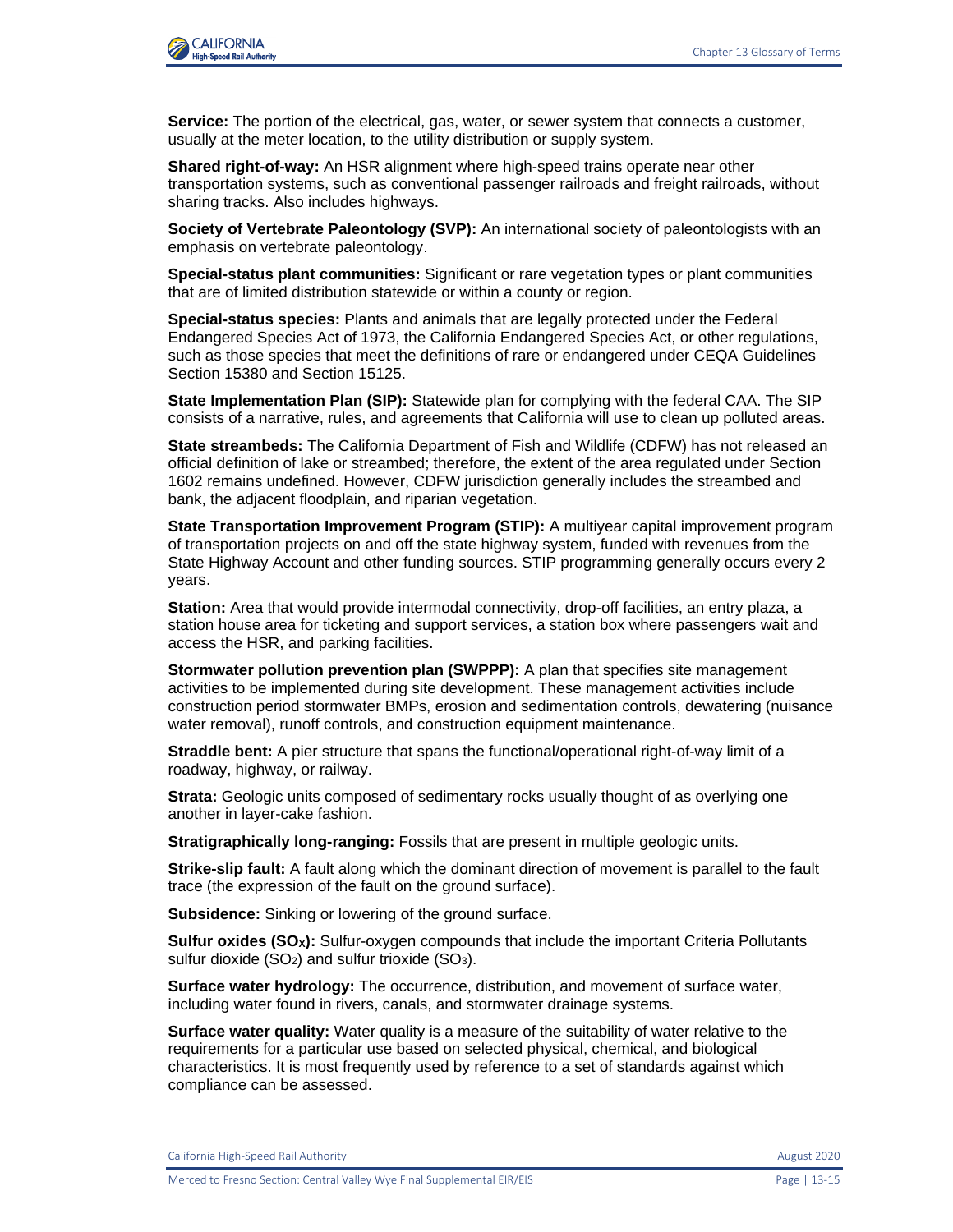

**Switching station:** A station that would work with the paralleling station to balance the electrical load between tracks and to switch power off or on to either track in an emergency.

### **T**

**Take:** To harass, harm, pursue, hunt, shoot, wound, kill, trap, capture, or collect, or to attempt to engage in any such conduct (as defined in Section 3 of the federal ESA).

**Taxon:** A general term for a named group of related organisms.

**Tesla:** Unit of measure describing the strength of a magnetic field. See also **Gauss**.

**Tiering:** Refers to the practice of addressing general issues in broader environmental impact reports or statements, such as program-level documents, and providing more detailed sitespecific analyses in subsequent (typically project-level) documents that incorporate the initial broad analysis by reference.

**Topographic map:** A map showing the elevational contours of a given area.

**Total organic gases (TOG):** A pollutant classification that includes all hydrocarbons, both reactive and nonreactive.

**Toxic air contaminants:** The seven mobile source air toxics identified as having significant contributions from mobile sources: acrolein, benzene, 1,3-butadiene, diesel particulate matter and diesel exhaust organic gases, formaldehyde, naphthalene, and polycyclic organic matter.

**Traction power substation (TPSS):** An electrical substation that supplies power to the HSR system.

**Traditional cultural properties and resources (TCP):** Places associated with the cultural practices or beliefs of a living community that are rooted in that community's history. Examples of TCPs include, but are not limited to, any place where people practice a ritual activity or festival; any place where something happened that is of significance to a group or community and is referred to in stories; any place that is a vital and beloved part of the community and that may give the community a special identity or defining character.

**Trainset:** A complete unit of rolling stock that makes up a single train.

**Transportation energy:** Transportation energy is generally defined in terms of direct and indirect energy. Direct energy involves all energy consumed by vehicle propulsion (e.g., automobiles, airplanes, power requirement of the HSR project, including recoverable energy). Indirect energy consumption involves the nonrecoverable, one-time energy expenditure involved in constructing the physical infrastructure through the irreversible burning of hydrocarbons for operating equipment and vehicles in which energy is lost to the environment.

**Travel time:** The time spent traveling from a place of origin to a destination. *Total travel time* includes the time required to reach a station or an airport, time spent waiting for the next scheduled train or flight, time spent getting to the boarding area, time spent checking and retrieving luggage, time spent getting a rental car or taxi, and time spent to reach the final destination.

**Tsunami:** Wave that travels in the open ocean, caused by an undersea earthquake, landslide, or volcanic activity.



**Unavoidable:** In CEQA and NEPA usage, describes an impact that cannot be entirely avoided, reduced, or compensated for.

**Unique Farmland:** Farmland with soils of lower quality than either Prime Farmland or Farmland of Statewide Importance, but still used for the production of crops. Unique farmlands are usually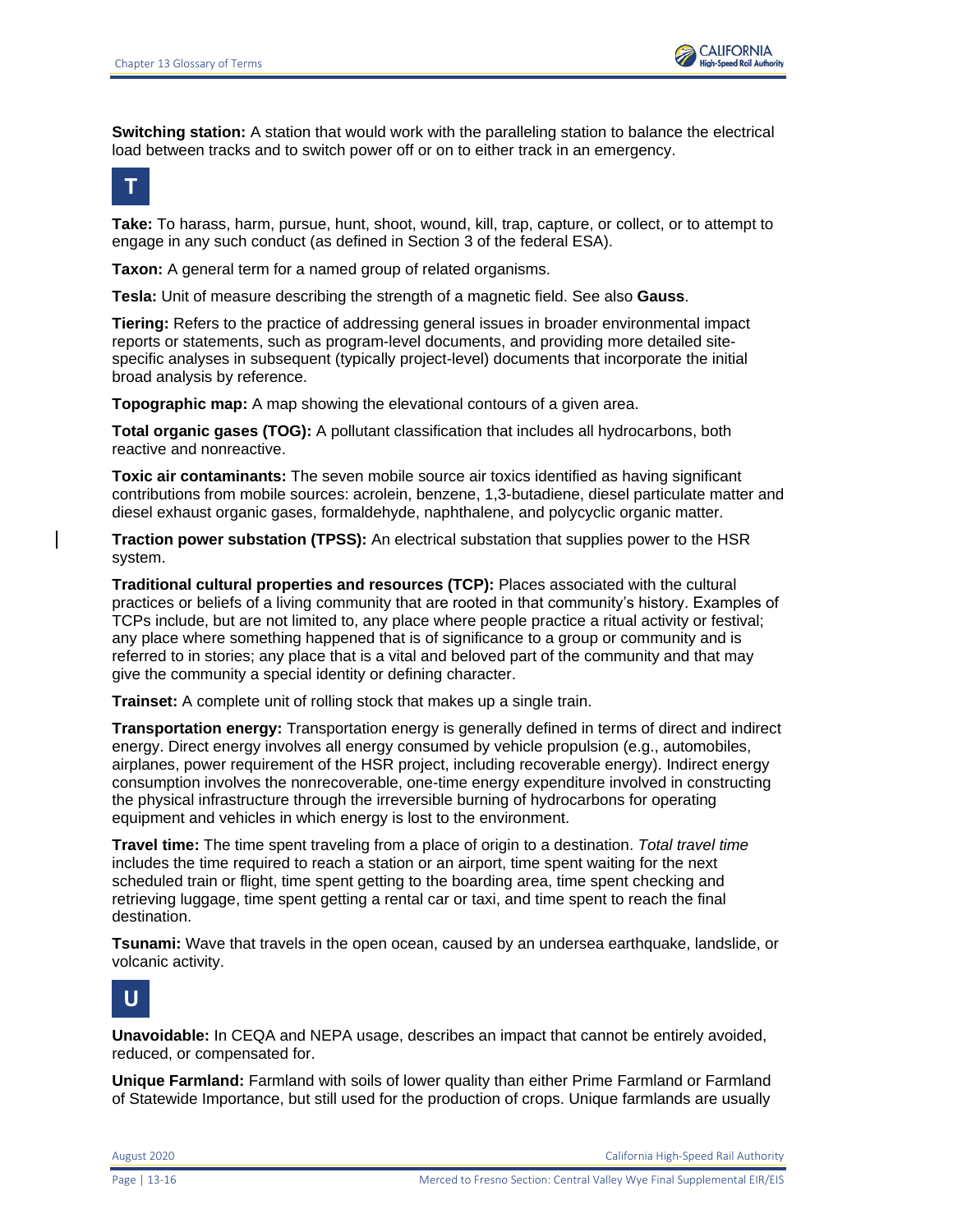

irrigated, but may include nonirrigated orchards or vineyards in some of California's climate zones. To qualify as unique farmland, a property must have been cultivated within the previous 4 years.

**Uplift:** The action of a portion of the earth's surface as it rises above adjacent areas. An area of higher elevation than surrounding areas; an area that has been uplifted.

**U.S. Army Corps of Engineers (USACE):** The federal agency responsible for investigating, developing, and maintaining the nation's water and related environmental resources.

**U.S. Environmental Protection Agency (USEPA):** The federal agency that enforces federal laws protecting human health and the environment.



**V/C ratio:** Volume to capacity ratio—describes the relationship between the amount of traffic a roadway was designed to carry and the amount of traffic it actually carries. Related to the level of service (LOS) the roadway can provide.

**Valley fever (coccidioidomycosis or "cocci"):** A fungal infection caused by inhalation of fungus in airborne dust after soil disturbance, a regional concern in the San Joaquin Valley.

**Vernal pools:** Seasonal wetlands associated with soils containing hardpan or clay layers that impede drainage. They are dominated by annual grasses and forbs, and have specific flora and fauna associated with their seasonal inundation.

**Vertebrate:** Organism with a vertebral column.

**Vertical curve:** The transition between grades (normally parabolic in the United States and Asian practices and circular arc radii in European practices).

**Viaduct:** A bridge that conveys a road or a railroad over a valley; often constructed of a series of arches supported by piers.

**Viewer group:** Roadway/highway/rail users, residents, commercial viewers, office viewers, park and trail users, and agricultural and industrial workers within a viewshed.

**Viewer response:** The anticipated reaction from viewers based on their perception of the change. The response viewer groups may have to a project's change to the visual setting is based on two factors: (1) viewer sensitivity to visual change, and (2) viewer exposure to those visual changes.

**Viewshed:** The total area visible from a single observer position, or the total area visible from multiple observer positions. Viewsheds include scenes from highways, trails, campgrounds, towns, cities, or other viewer locations. Viewshed types include corridor, feature, or basin viewsheds.

**Visual character:** Visual, or landscape, character is an impartial description of the landscape's visual features and is defined by the relationships between the existing visible natural and built landscape features.

**Visual effects:** Visual effects are determined by combining the level of visual change with the viewer response.

**Visual intactness:** The aesthetic integrity of the visual environment and its freedom from encroaching elements.

**Visual quality:** The character or inherent features of a viewshed in terms of vividness, intactness, and unity.

**Visual resources:** The natural and artificial features of a landscape that characterize its form, line, texture, and color.